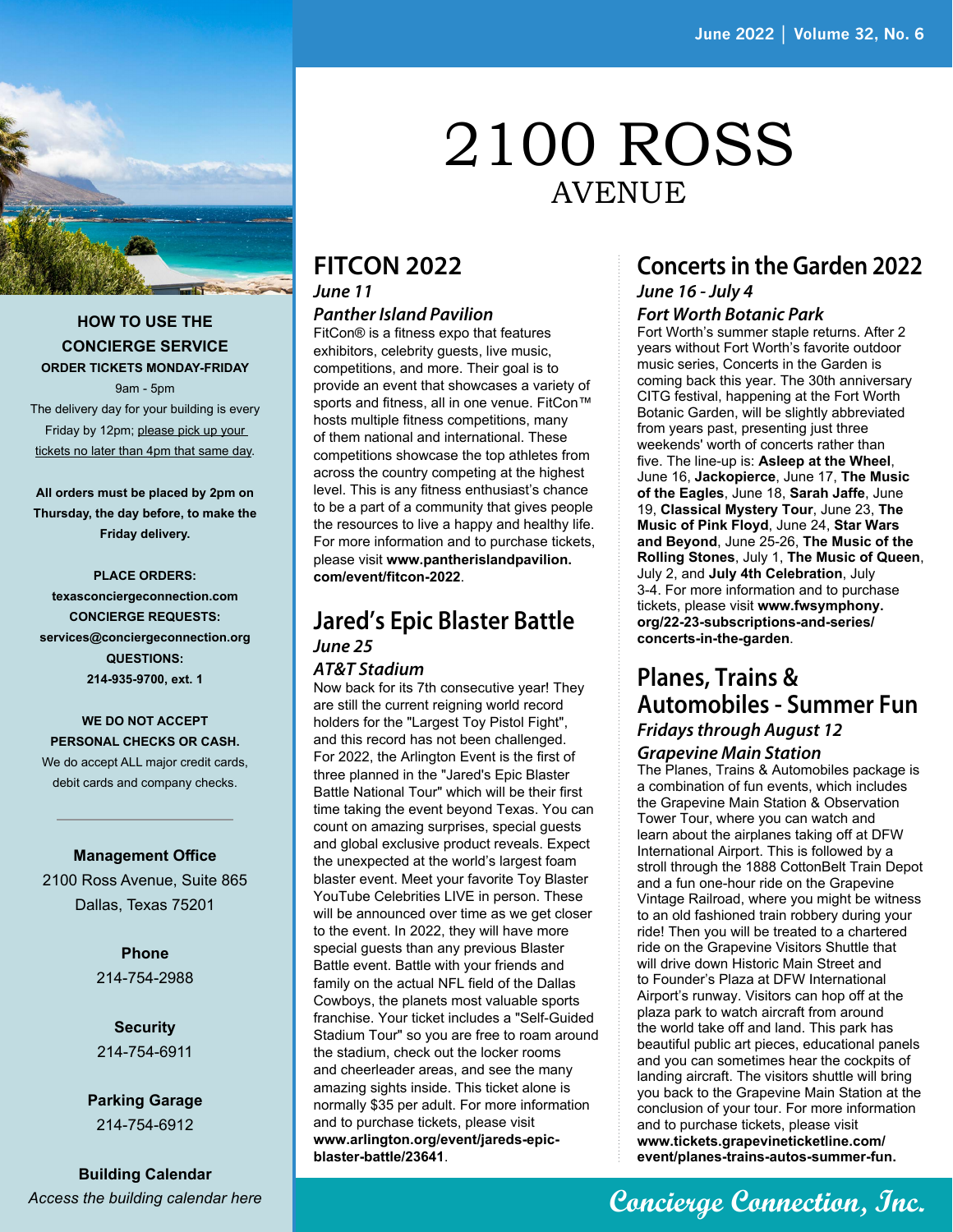

**Select Saturday Evenings** 

From blockbusters to animated favorites, from musicals to comedies, you won't want to miss any of these fun, free, family-friendly flicks in the 2022 lineup presented by Scott K. Ginsburg and Family. Grab a space on the lawn, enjoy a food truck picnic and let the cinematic fun begin. All movie screens provided by Ultimate Outdoor Entertainment. **[klydewarrenpark.org/things-to-do/](http://klydewarrenpark.org/things-to-do/signature-events/movies-in-the-park/index.html) [signature-events/movies-in-the-park/](http://klydewarrenpark.org/things-to-do/signature-events/movies-in-the-park/index.html) [index.html](http://klydewarrenpark.org/things-to-do/signature-events/movies-in-the-park/index.html)**

FRIDAY, JUNE 17 7 PM *Mamma Mia!* SATURDAY, AUGUST 13 7 PM *Soul* SATURDAY, OCTOBER 29 7 PM *Hocus Pocus* SATURDAY, DECEMBER 10 7 PM *The Santa Clause*

## **Levitt Pavilion FREE**

### **Concerts** *100 W. Abram Street Arlington, TX 76010*



The Levitt Pavilion for the Performing Arts in Arlington presents more than 50 free outdoor concerts a year with a broad-based concert calendar of professional musical artists, from world music to jazz, Tejano, and home-grown Texas country to hot Indie artists. The Levitt presents original artists, many of them Grammy Award winners. Levitt Pavilion kicked off a new season of free outdoor concerts last month and will continue its "Share the Stage" initiative which books local talent for opening acts. Concerts run weekends through mid-July, then resume Labor Day weekend through mid-October. Guests may bring lawn chairs, blankets, food, and drinks (including alcohol). However, glass is not allowed. Food trucks will also be on-site or you may do carry-out from area restaurants. For more information and to view the concert line-up, visit **[levittpavilionarlington.org/events/](http://levittpavilionarlington.org/events/ )** 



## **Pop-up Exhibit**

*(for a limited time this month) Grapevine Mills Mall 3000 Grapevine Mills Pkwy, #617 Grapevine, TX 76051 Opening hours: Mon-Thu: 11am-8pm Fri-Sat: 10am-9pm Sun: 11am-7pm*

Ready for a new adventure? This pop-up immersive experience comes to North Texas just before Netflix releases Stranger Things season four. The Stranger Things store has appeared in New York City and Los Angeles. The pop-up event in Grapevine is one of two coming to Texas, with the other in Houston.

Visit Stranger Things: The Official Store for a journey into the thrilling world of the Netflix series' most iconic locations, where you'll find plenty of exclusive gnarly merch and rad moments. Take interactive photos, answer the phone in Joyce's House, take a peek at the lockers of Hawkins High, shop in the Starcourt Mall, explore the Russian Lab, play games at the Palace Arcade... Just know that you might come face-to-face with a Demogorgon—don't say we didn't warn you! Time slots are available every 30 minutes so for more information or to schedule your visit, **[strangerthings-store.com/](http://strangerthings-store.com/)**

## **2022 Dallas Soul Flower Music Fest**

*Sun, June 19, 3pm-10pm Main Street Garden Park 1902 Main Street Dallas, TX 75201*

This is one of the country's most beautiful events taking place on a very special weekend. Treat your soul to an unforgettable experience at Main Street Garden Park. Soul Flower Music Fest is a one-day music Festival featuring National and Local Soul, R&B, Neo Soul and Hip-Hop Artists. In addition to great music, there will be food, games, shopping, contests and great vibes. For more info, email [Soulflowermusicfest@](mailto:Soulflowermusicfest%40gmail.com?subject=) [gmail.com](mailto:Soulflowermusicfest%40gmail.com?subject=) or visit **[www.eventbrite.com/](http://www.eventbrite.com/e/2022-dallas-soul-flower-music-fest-tickets-232424737647?aff=ebdssbdestsearch) [e/2022-dallas-soul-flower-music-fest](http://www.eventbrite.com/e/2022-dallas-soul-flower-music-fest-tickets-232424737647?aff=ebdssbdestsearch)[tickets-232424737647?aff=ebdssbdestse](http://www.eventbrite.com/e/2022-dallas-soul-flower-music-fest-tickets-232424737647?aff=ebdssbdestsearch) [arch](http://www.eventbrite.com/e/2022-dallas-soul-flower-music-fest-tickets-232424737647?aff=ebdssbdestsearch)**

# **TASTE EAT DRINK BELEGENDARY**

#### *June 3-4 Addison Circle Park 4970 Addison Circle, Addison, TX*

Since its inception in 1993, Taste Addison has earned a reputation for curating the most exciting collection of musical entertainment and pairing it with a menu of culinary treats that showcases the city's celebrated restaurant history. When the festival returns June 3-4, 2022, it will again present an array of musical legends sure to please everyone.

Starting the party on the CBS-11 Main Stage on Friday night is the legendary Jamaican dancehall rapper and singer Sean Paul. The following night, Stone Temple Pilots take over the stage. A second music stage the Legends Stage, will feature popular tribute bands and singer-songwriters of various genres both Friday and Saturday, including Havana NRG, Infinite Journey, Def Leggend, the Emerald City Band All Stars, and many more. A free family fun lawn with craft activities, a petting zoo, carnival games and tattoos will ensure Taste Addison is fun for all ages. There will even be pony rides (for a fee). For more information, visit **www.tasteaddisontexas.com**.

## **The 36th Annual TASTE of DALLAS**

*Fri, June 10, 12pm-9pm Sat, June 11, 11am-9pm Sun, June 12, 11am-8pm Dallas Market Hall 2200 North Stemmons Frwy Dallas, TX 75207*



Taste of Dallas is celebrating its 36th year along with the vibrant DFW culinary scene with tens of thousands of loyal attendees and

dozens of interactive and engaging activities. This year, they are debuting a host of new food attractions including Smoke & Sauce, Veggie Paradise, Global Flavors, It's So Fair, Baconland and more! A Texas tradition since 1986, this is one of the largest and most anticipated events of the year, showcasing the best of what this larger than life city has to offer! For more information, visit **[tasteofdallas.org/event-info](http://tasteofdallas.org/event-info/)**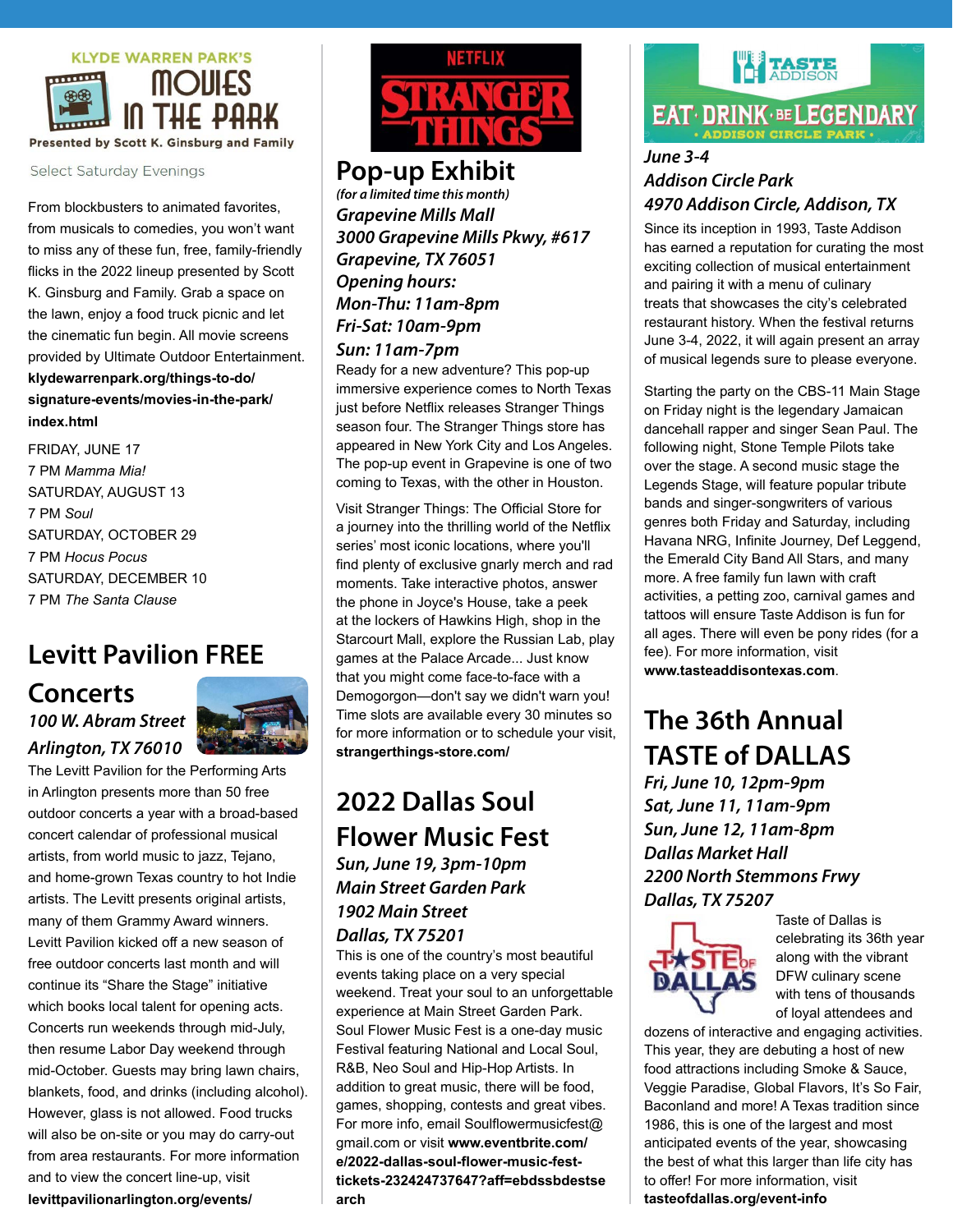

Dress your dog in their best Rangers gear and head out to the ballpark to watch the Rangers take on the Seattle Mariners with your favorite furry friend! Please note this is a live sporting event and loud noises, including fireworks, may occur. Tickets for this even must be purchased in advance. To see additional rules and to purchase tickets, visit **www.mlb.com/rangers/tickets/specials/bark-at-the-park**

For more information, contact Alex Parisi at aparisi@texasrangers.com

## **Swim Safe Program**

*by Fort Worth Drowning Prevention Coalition June 21 - June 30, 6:45pm-7:25pm, Tues/Weds/Thurs Forest Park Pool*

#### *2212 Forest Park Boulevard Fort Worth, TX 76110*

Learn practical in water skills to stay safe in and around water this season for only \$10. The Fort Worth Drowning Prevention Coalition's mission is to prevent fatal and non-fatal drownings in Fort Worth, and beyond.



- Texas ranks second to Florida for US fatal drownings
- Tarrant County leads the state in pediatric drownings

• Drowning is the leading cause of accidental death of children 1 to 5 yrs of age This program is a water safety and drowning prevention class for any non-swimmer ages 4 to 104. If you already know how to swim this is not the class for you. Partners with the City of Fort Worth, YMCA and The Fort Worth Swim School offer excellent and affordable swim lessons for swimmers.

All parents/caregivers will participate in water safety instruction led by subject matter experts while their students are in the water, NO EXCEPTIONS. Your understanding is appreciated as water safety is a family effort requiring multiple layers of protection. The parent/caregiver water safety education sessions are complimentary with the registration of your child. So, when registering only provide the name of the non-swimming student who will be in the water. However, if you don't know how to swim, you should be in the water as a student!

Curriculum Goals:

- 1. Water Comfort face & head in the water
- 2. Floating demonstrated ability to float
- 3. Tread Water demonstrated ability to tread water
- 4. Safely travel 10 yards in water
- 5. State 3 of 5 rules of water safety

Bring a swimsuit, towel and sunscreen for each participant. Swim caps and goggles can also be helpful. Classes are \$10 and to register, visit **[www.eventbrite.com/e/swim-safe-program](http://www.eventbrite.com/e/swim-safe-program-june-21-june-30-2022-645-pm-tueswedsthurs-registration-294597929337?aff=ebdssbdestsearch)[june-21-june-30-2022-645-pm-tueswedsthurs-registration-294597929337?aff=ebdssbde](http://www.eventbrite.com/e/swim-safe-program-june-21-june-30-2022-645-pm-tueswedsthurs-registration-294597929337?aff=ebdssbdestsearch) [stsearch](http://www.eventbrite.com/e/swim-safe-program-june-21-june-30-2022-645-pm-tueswedsthurs-registration-294597929337?aff=ebdssbdestsearch)**

### **FREE Youth Investing Seminar**

*Sat, June 25, 8am-3pm The Westin Dallas Park Central Hotel*

#### *12720 Merit Drive Dallas, TX 75251*

Want your child to learn about investing and start building wealth at an early age? Then this workshop is for you! This **FREE** Youth Investing Seminar is tailored specifically for Youth and their Parents that want to learn about investing but don't know where to start. There is no age minimum or age restriction to attend this Free Seminar. There will be family-friendly activities for all ages and experience levels. Therefore, we highly suggest parents accompany their children to the session, so that they can learn and engage with the material alongside their youth. If you have questions about the Youth Investing Seminar, call Ionnie at 561- 352-4967. To register for this event, visit **[www.eventbrite.com/e/2022-bi-youth](http://www.eventbrite.com/e/2022-bi-youth-investing-seminar-free-registration-309843268557?aff=ebdssbdestse)[investing-seminar-free-registration-](http://www.eventbrite.com/e/2022-bi-youth-investing-seminar-free-registration-309843268557?aff=ebdssbdestse)[309843268557?aff=ebdssbdestsearch](http://www.eventbrite.com/e/2022-bi-youth-investing-seminar-free-registration-309843268557?aff=ebdssbdestse)**

**BetterInvesting (BI)** is a national nonprofit organization, focused on Investment Education for individuals and investment clubs. Founded in 1951, BetterInvesting (BI) has helped over 5 million people from all walks of life learn how to improve their financial future. BI was borne of the conviction that anyone can become a successful lifelong stock investor by following sound, practical investing principles. If you want more information about BetterInvesting and BINC, visit **[www.betterinvesting.org](http://www.betterinvesting.org)**

## **FREE Self Defense**

### **Class** *Glendale Park 1515 East Ledbetter Drive*

#### *Dallas, TX 75216*

Free Kung Fu Self-Defense class with Kung Fu Jo to anyone in need of basic selfdefense techniques. All ages, women, men, and children are welcome. Every Sunday from 10:30am to 12:30pm on the south side of Ledbetter by the pavilion.

To register for these classes, visit **[www.eventbrite.com/e/free-self-defense](http://www.eventbrite.com/e/free-self-defense-class-tickets-90217592247?aff=ebdssbdestsearch)[class-tickets-90217592247?aff=ebdssbd](http://www.eventbrite.com/e/free-self-defense-class-tickets-90217592247?aff=ebdssbdestsearch) [estsearch](http://www.eventbrite.com/e/free-self-defense-class-tickets-90217592247?aff=ebdssbdestsearch)**

Donations are welcome, **[freethestreets.](http://freethestreets.org) [org](http://freethestreets.org)** and for more information on Kung Fu Jo, visit **www.kungfujo.com**